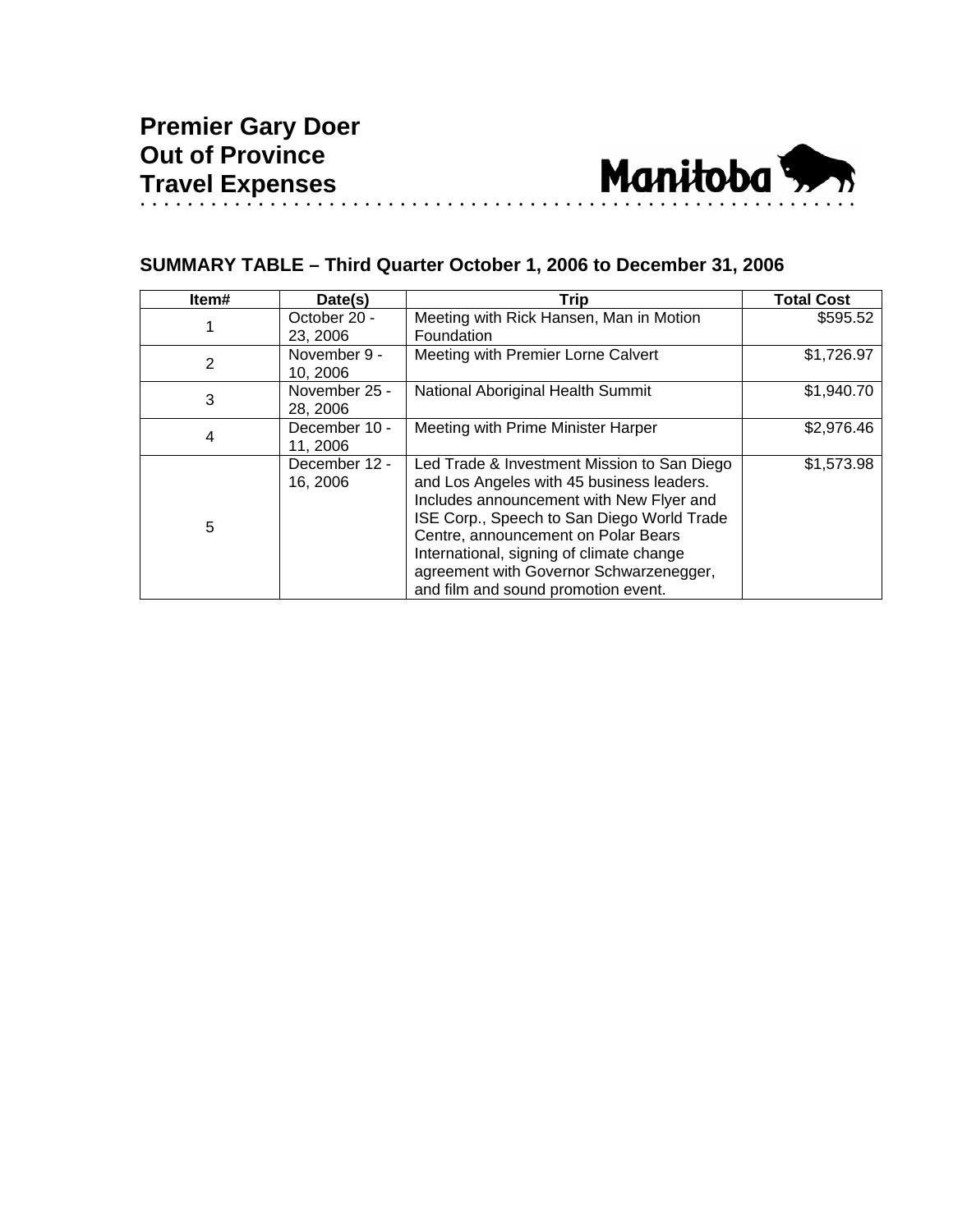## **TRAVEL DETAILS**

| Item#1                           |                                                    |
|----------------------------------|----------------------------------------------------|
| Purpose                          | Meeting with Rick Hansen, Man in Motion Foundation |
| Date(s)                          | October 20 - 23, 2006                              |
| Destination(s)                   | Vancouver, BC                                      |
| Air fare                         | \$369.77                                           |
| <b>Other Transportation</b>      |                                                    |
| Accommodation & meals   \$225.75 |                                                    |
| & phone calls                    |                                                    |
| Other                            |                                                    |
| <b>TOTAL:</b>                    | \$595.52                                           |

## **Item# 2**

| Item# $2$                   |                                    |  |
|-----------------------------|------------------------------------|--|
| Purpose                     | Meeting with Premier Lorne Calvert |  |
| Date(s)                     | November 9 - 10, 2006              |  |
| Destination(s)              | Saskatoon, SK                      |  |
| Air fare                    | \$1,528.35                         |  |
| <b>Other Transportation</b> |                                    |  |
| Accommodation & meals       | \$198.62                           |  |
| & phone calls               |                                    |  |
| Other                       |                                    |  |
| <b>TOTAL:</b>               | \$1,726.97                         |  |

## **Item# 3**

| $\overline{\mathbf{R}}$     |                                   |
|-----------------------------|-----------------------------------|
| Purpose                     | National Aboriginal Health Summit |
| Date(s)                     | November 25 - 28, 2006            |
| Destination(s)              | Vancouver, BC                     |
| Air fare                    | \$1,610.67                        |
| <b>Other Transportation</b> |                                   |
| Accommodation & meals       | \$330.03                          |
| & phone calls               |                                   |
| Other                       |                                   |
| <b>TOTAL:</b>               | \$1,940.70                        |

 $\overline{1}$